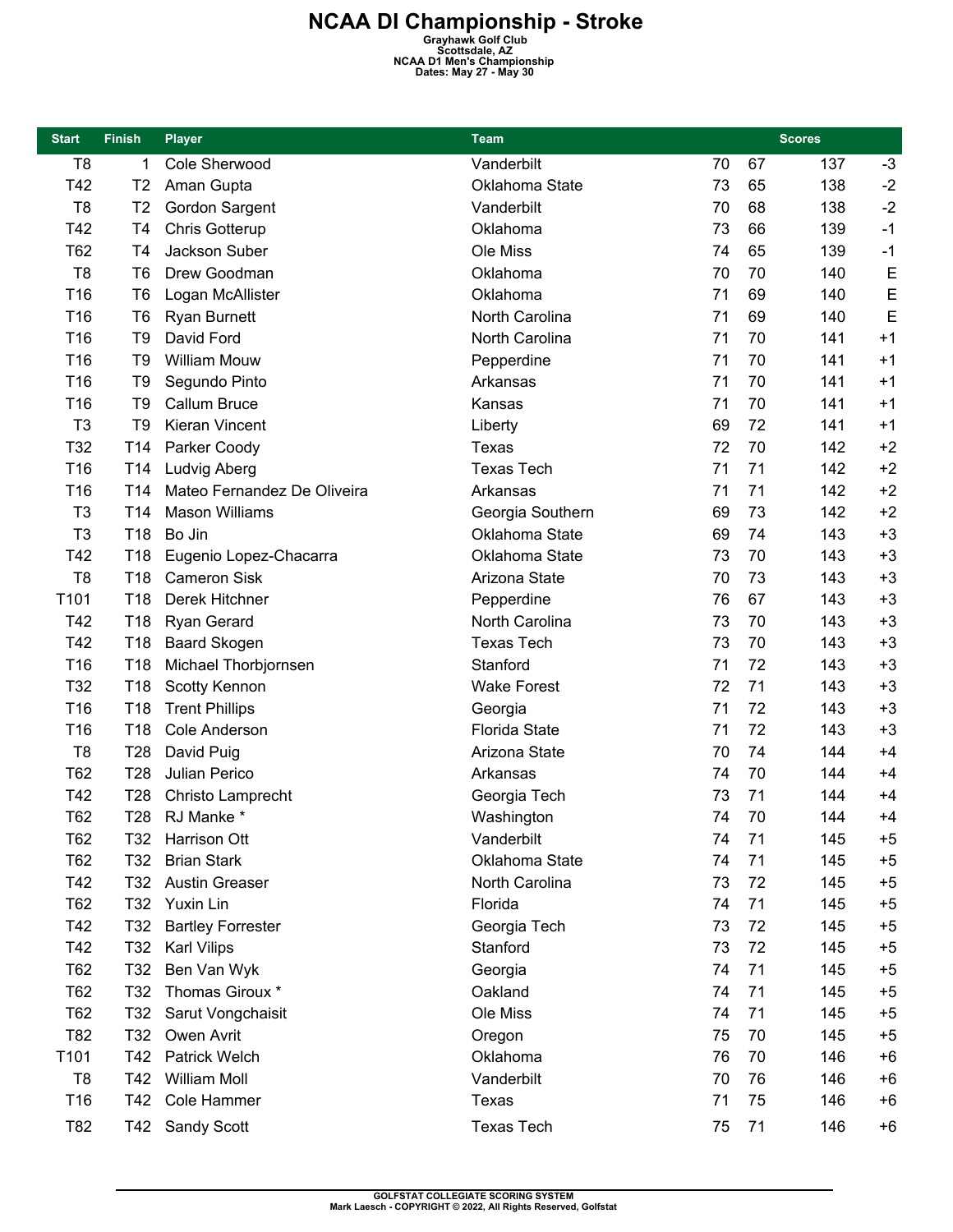| <b>Start</b>     | <b>Finish</b>   | <b>Player</b>             | <b>Team</b>                  |    |    | <b>Scores</b> |       |
|------------------|-----------------|---------------------------|------------------------------|----|----|---------------|-------|
| T62              | T42             | <b>Daniel Rodrigues</b>   | Texas A&M                    | 74 | 72 | 146           | $+6$  |
| T101             | T42             | <b>Connor Howe</b>        | Georgia Tech                 | 76 | 70 | 146           | $+6$  |
| T <sub>8</sub>   | T42             | <b>Maxwell Ford</b>       | Georgia                      | 70 | 76 | 146           | $+6$  |
| T101             | T42             | Carson Bacha              | Auburn                       | 76 | 70 | 146           | $+6$  |
| T <sub>3</sub>   | T42             | Chaz Aurilia              | Arizona                      | 69 | 77 | 146           | $+6$  |
| T32              | T42             | J.M. Butler               | Auburn                       | 72 | 74 | 146           | $+6$  |
| T101             | T42             | <b>Nick Gabrelcik</b>     | North Florida                | 76 | 70 | 146           | $+6$  |
| T42              | T <sub>53</sub> | <b>Preston Summerhays</b> | Arizona State                | 73 | 74 | 147           | $+7$  |
| T16              | T <sub>53</sub> | Joe Highsmith             | Pepperdine                   | 71 | 76 | 147           | $+7$  |
| T82              | T <sub>53</sub> | John Dubois               | Florida                      | 75 | 72 | 147           | $+7$  |
| T32              | T <sub>53</sub> | Pierceson Coody           | Texas                        | 72 | 75 | 147           | $+7$  |
| T101             | T <sub>53</sub> | <b>Travis Vick</b>        | Texas                        | 76 | 71 | 147           | $+7$  |
| T121             | T <sub>53</sub> | Sam Bennett               | <b>Texas A&amp;M</b>         | 77 | 70 | 147           | $+7$  |
| T1               | T <sub>53</sub> | <b>Brendan Valdes</b>     | Auburn                       | 68 | 79 | 147           | $+7$  |
| T32              | T <sub>53</sub> | Alex Vogelsong            | Auburn                       | 72 | 75 | 147           | $+7$  |
| T16              | T <sub>53</sub> | Greyson Leach             | Oregon                       | 71 | 76 | 147           | $+7$  |
| T62              | T <sub>53</sub> | Adam Wallin               | <b>Ohio State University</b> | 74 | 73 | 147           | $+7$  |
| T16              | T <sub>53</sub> | Maxwell Moldovan          | <b>Ohio State University</b> | 71 | 76 | 147           | $+7$  |
| T16              | T <sub>53</sub> | Javier Barcos             | Utah                         | 71 | 76 | 147           | $+7$  |
| T101             | T65             | Joey Vrzich               | Pepperdine                   | 76 | 72 | 148           | $+8$  |
| T82              | T65             | Fred Biondi               | Florida                      | 75 | 73 | 148           | $+8$  |
| T82              | <b>T65</b>      | <b>William Paysse</b>     | Texas A&M                    | 75 | 73 | 148           | $+8$  |
| T101             | T65             | <b>Barclay Brown</b>      | Stanford                     | 76 | 72 | 148           | $+8$  |
| T42              | <b>T65</b>      | Daniel Bradbury           | <b>Florida State</b>         | 73 | 75 | 148           | $+8$  |
| T62              | T65             | <b>Ben Sigel</b>          | Kansas                       | 74 | 74 | 148           | $+8$  |
| T32              | <b>T65</b>      | Yuki Moriyama             | Oregon                       | 72 | 76 | 148           | $+8$  |
| T42              | T65             | Jonathan Yaun             | Liberty                      | 73 | 75 | 148           | $+8$  |
| T42              | <b>T65</b>      | <b>Wilson Andress</b>     | Georgia Southern             | 73 | 75 | 148           | $+8$  |
| T62              | T65             | Carson Lundell            | <b>Brigham Young</b>         | 74 | 74 | 148           | $+8$  |
| T42              | T75             | Ben Lorenz                | Oklahoma                     | 73 | 76 | 149           | $+9$  |
| T32              | T75             | Reid Davenport            | Vanderbilt                   | 72 | 77 | 149           | $+9$  |
| T121             | T75             | Mason Andersen            | Arizona State                | 77 | 72 | 149           | +9    |
| T <sub>101</sub> | T75             | Dylan Menante             | Pepperdine                   | 76 | 73 | 149           | $+9$  |
| T82              | T75             | Ethan Ng                  | Stanford                     | 75 | 74 | 149           | $+9$  |
| T62              | T75             | Sam Sommerhauser          | Arizona                      | 74 | 75 | 149           | $+9$  |
| T42              | T75             | <b>Tyson Shelley</b>      | <b>Brigham Young</b>         | 73 | 76 | 149           | +9    |
| T32              | T75             | Mats Ege                  | East Tennessee St.           | 72 | 77 | 149           | $+9$  |
| T82              | T75             | David Timmins             | <b>Brigham Young</b>         | 75 | 74 | 149           | $+9$  |
| T82              | T75             | Evans Lewis *             | South Carolina               | 75 | 74 | 149           | $+9$  |
| T121             | T85             | Jose Luis Ballester       | Arizona State                | 77 | 73 | 150           | $+10$ |
| T152             | T85             | <b>Ricky Castillo</b>     | Florida                      | 81 | 69 | 150           | $+10$ |
| T131             | T85             | <b>Walker Lee</b>         | Texas A&M                    | 78 | 72 | 150           | $+10$ |
| T32              | T85             | <b>Gregory Solhaug</b>    | Oregon                       | 72 | 78 | 150           | $+10$ |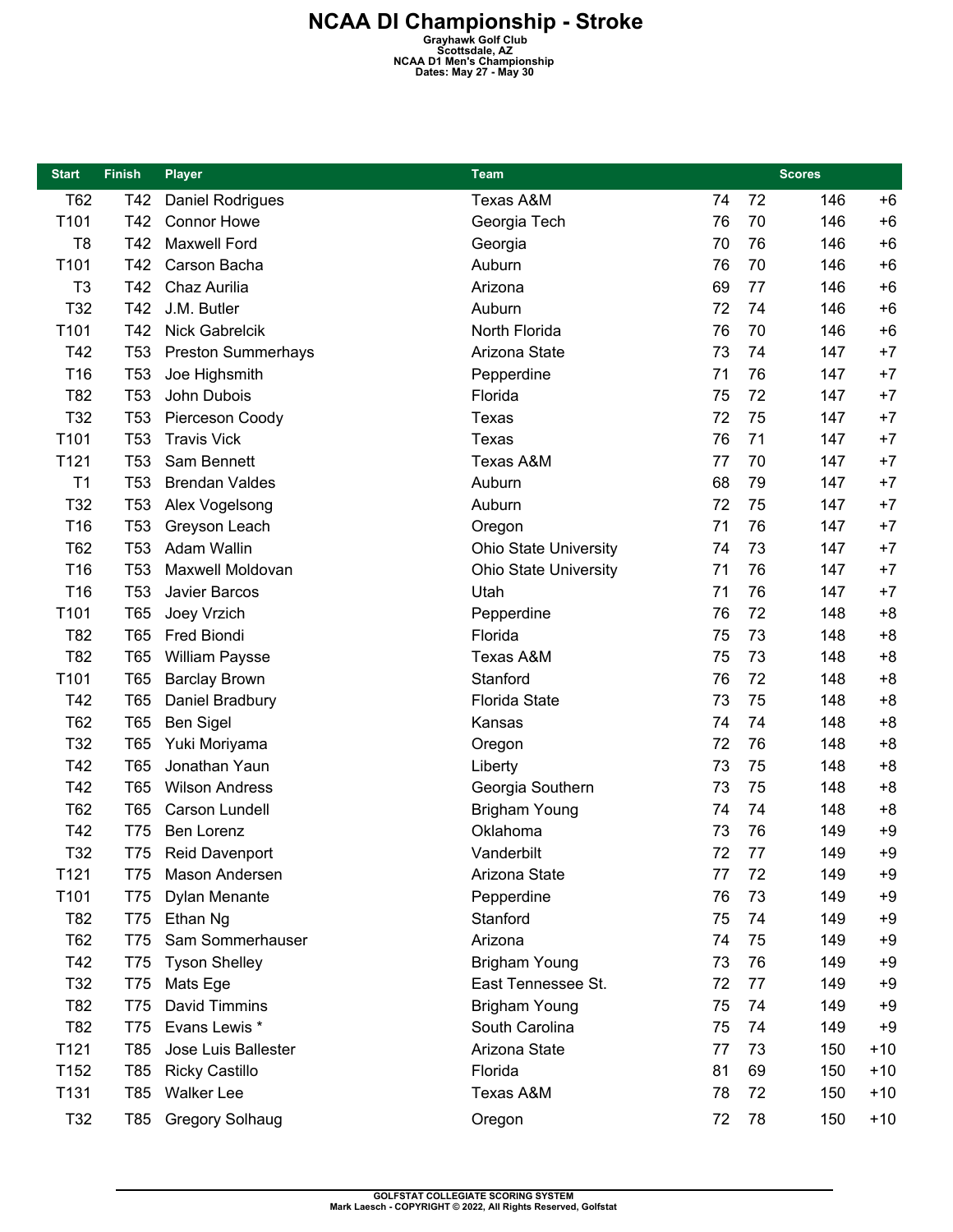| <b>Start</b>   | <b>Finish</b>    | <b>Player</b>            | <b>Team</b>                  |    |    | <b>Scores</b> |       |
|----------------|------------------|--------------------------|------------------------------|----|----|---------------|-------|
| T42            | T85              | Michael Sakane           | <b>Florida State</b>         | 73 | 77 | 150           | $+10$ |
| T42            | T85              | Evan Vo                  | Auburn                       | 73 | 77 | 150           | $+10$ |
| T42            | T85              | Evan Brown               | Ole Miss                     | 73 | 77 | 150           | $+10$ |
| T <sub>8</sub> | T85              | Nate Stember             | Oregon                       | 70 | 80 | 150           | $+10$ |
| T42            | T85              | Luke Kluver              | Kansas                       | 73 | 77 | 150           | $+10$ |
| T82            | T85              | Albin Bergstrom          | South Florida                | 75 | 75 | 150           | $+10$ |
| T131           | T85              | Robbie Higgins           | North Florida                | 78 | 72 | 150           | $+10$ |
| T32            | T85              | <b>Blake Tomlinson</b>   | Utah                         | 72 | 78 | 150           | $+10$ |
| T150           | T97              | Jonas Baumgartner        | Oklahoma State               | 80 | 71 | 151           | $+11$ |
| T131           | T97              | <b>Mark Power</b>        | <b>Wake Forest</b>           | 78 | 73 | 151           | $+11$ |
| T131           | T97              | Nic Cassidy              | Georgia                      | 78 | 73 | 151           | $+11$ |
| T82            | T97              | Michael Brennan          | <b>Wake Forest</b>           | 75 | 76 | 151           | $+11$ |
| T62            | T97              | Frederik Kjettrup        | <b>Florida State</b>         | 74 | 77 | 151           | $+11$ |
| T1             | <b>T97</b>       | <b>Harry Hillier</b>     | Kansas                       | 68 | 83 | 151           | $+11$ |
| T42            | T97              | Cole Ponich              | <b>Brigham Young</b>         | 73 | 78 | 151           | $+11$ |
| T101           | T97              | Jackson Chandler         | <b>Ohio State University</b> | 76 | 75 | 151           | $+11$ |
| T82            | <b>T97</b>       | <b>Archie Davies</b>     | East Tennessee St.           | 75 | 76 | 151           | $+11$ |
| T82            | T97              | Carson Barry *           | Oregon State                 | 75 | 76 | 151           | $+11$ |
| T101           | T97              | Adrian Vagberg *         | <b>VCU</b>                   | 76 | 75 | 151           | $+11$ |
| T62            | T97              | Kieron van Wyk           | College of Charleston        | 74 | 77 | 151           | $+11$ |
| T121           | T109             | Henry Shimp              | Stanford                     | 77 | 75 | 152           | $+12$ |
| T62            | T109             | Phichaksn Maichon        | Texas A&M                    | 74 | 78 | 152           | $+12$ |
| T121           | T109             | Mason Nome               | <b>Texas</b>                 | 77 | 75 | 152           | $+12$ |
| T101           | T109             | Jack Gnam                | Ole Miss                     | 76 | 76 | 152           | $+12$ |
| T101           | T109             | <b>Brett Roberts</b>     | <b>Florida State</b>         | 76 | 76 | 152           | $+12$ |
| T101           | T109             | <b>William Duquette</b>  | Kansas                       | 76 | 76 | 152           | $+12$ |
| T <sub>3</sub> | T109             | <b>Chase Sienkiewicz</b> | Arizona                      | 69 | 83 | 152           | $+12$ |
| T82            | T109             | <b>Ben Carberry</b>      | East Tennessee St.           | 75 | 77 | 152           | $+12$ |
| T131           | T109             | <b>Christian Banke</b>   | Arizona                      | 78 | 74 | 152           | $+12$ |
| <b>T62</b>     | T109             | <b>Isaac Simmons</b>     | Liberty                      | 74 | 78 | 152           | $+12$ |
| <b>T62</b>     | T <sub>109</sub> | Austin Duncan            | Liberty                      | 74 | 78 | 152           | $+12$ |
| T82            | T <sub>109</sub> | <b>Tristan Mandur</b>    | Utah                         | 75 | 77 | 152           | $+12$ |
| T131           | T121             | <b>Kye Meeks</b>         | Ole Miss                     | 78 | 75 | 153           | $+13$ |
| T101           | T121             | lan Peng                 | South Florida                | 76 | 77 | 153           | $+13$ |
| T121           | T121             | Sam Nicholson            | South Florida                | 77 | 76 | 153           | $+13$ |
| T82            | T121             | Algot Kleen              | East Tennessee St.           | 75 | 78 | 153           | $+13$ |
| T131           | T125             | Benjamin Reuter          | Georgia Tech                 | 78 | 76 | 154           | $+14$ |
| T143           | T125             | Wil Gibson               | Arkansas                     | 79 | 75 | 154           | $+14$ |
| T131           | T125             | Parker Gillam            | <b>Wake Forest</b>           | 78 | 76 | 154           | $+14$ |
| <b>T62</b>     | T125             | Johnny Walker            | Arizona                      | 74 | 80 | 154           | $+14$ |
| T131           | T125             | Luke Gifford             | South Florida                | 78 | 76 | 154           | $+14$ |
| T82            | T125             | Run Youprayong           | South Florida                | 75 | 79 | 154           | $+14$ |
| T82            | T125             | Cody Carroll             | North Florida                | 75 | 79 | 154           | $+14$ |
| T121           | T125             | Davis Lee                | North Florida                | 77 | 77 | 154           | $+14$ |